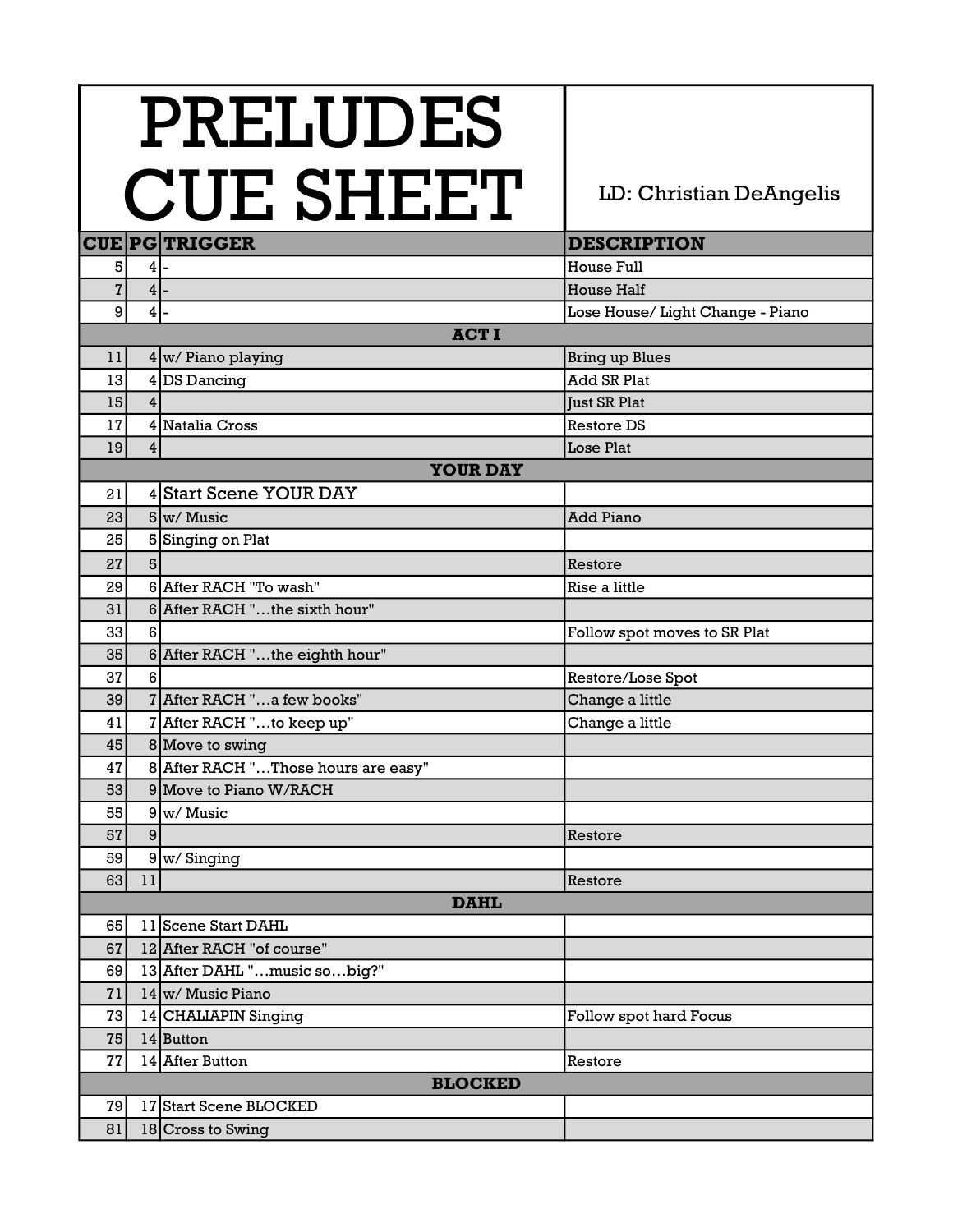|               |                 | <b>CUE PG TRIGGER</b>                   | <b>DESCRIPTION</b>                     |  |  |
|---------------|-----------------|-----------------------------------------|----------------------------------------|--|--|
|               | <b>VOCALISE</b> |                                         |                                        |  |  |
| 83            |                 | 18 Start Scene VOCLISE                  |                                        |  |  |
| 85            |                 | 18 NATALYA "All right, from the top"    | Add light US Plat                      |  |  |
| 91            |                 | 22 NATALYA "I'll see you next week"     | Lose US Plat                           |  |  |
| 93            |                 | 22 Start Scene CACTUS                   |                                        |  |  |
| 97            |                 | $24 \vert w/$ Singing                   | <b>Brighten Up</b>                     |  |  |
| 99            |                 | 24 After RACH "I'M GOING TO SEE HIM"    | Open up                                |  |  |
| 101           |                 | 25 In a Line CENTER                     |                                        |  |  |
| 103           |                 | 25 People in Line start moving          | Open up Slowly                         |  |  |
| 105           |                 | 25 After RACH "take care of himself"    |                                        |  |  |
| 107           | 27              |                                         | Platform SR                            |  |  |
| 109           |                 | 27 DAHL "Does it have to be everyone"   |                                        |  |  |
|               |                 | <b>MUSIC</b>                            |                                        |  |  |
| 111           |                 | 28 Start Scene MUSIC                    |                                        |  |  |
| 115           |                 | 28 After CHALIAPIN "Friends, listen!"   | Follow spot and Color                  |  |  |
| 117           |                 | 29 After NAT and CHAL "All of Russia!"  | Lose Follow spot and Color             |  |  |
| 119           |                 | 29 on SR Platform                       |                                        |  |  |
| 121           |                 | 29 Dancing DS                           |                                        |  |  |
| 123           |                 | 29 RACH at Swing                        |                                        |  |  |
| 125           |                 | 29 Lose Music                           |                                        |  |  |
| 127           |                 | 30 TCHAIKOVSKY Cross to SL              |                                        |  |  |
| 129           |                 | $30 \vert w$ / Music                    |                                        |  |  |
| 131           |                 | 31 RACH Cross to Piano                  | Open CENTER to SR                      |  |  |
| 133           |                 | 32 RACH Cross back to Swing             |                                        |  |  |
| 137           |                 | 32 After RACHMANINOFF "Listen"          | Follow spot and Color                  |  |  |
| 141           |                 | 33 Before RACH "HEE-DOH"                | <b>Add CENTER</b>                      |  |  |
| 143           |                 | 34 Before TCHAI "SOMEWHERE DEEP INSIDE" | Pull in                                |  |  |
| 145           |                 | 34 After TCHAI "GOD IS HIDING"          | Lose Follow spot and Restore           |  |  |
| 147           |                 | 34 Start Scene NATALYA                  |                                        |  |  |
| 151           |                 | 35 After NATALYA "Of course"            | Follow spot and Color                  |  |  |
| 153           |                 | 35 Music Speeds up                      |                                        |  |  |
| 157           |                 | 35 After NATALYA "CAN'T GET YOU OUT"    |                                        |  |  |
| 159           |                 | 35 Move to SL by Swing                  |                                        |  |  |
| 161           |                 | 35 Cross to CENTER Kneeling             |                                        |  |  |
| 163           |                 | 36 Cross to SR Plat                     |                                        |  |  |
| 165           |                 | 36 Cross to Swing                       | <b>Add Swing/Restore</b>               |  |  |
| 167           |                 | 36 NATALYA "I AM NO BETTER THEN YOU"    | Lose Follow spot/ Just Swing and Piano |  |  |
| 169           |                 | 36 Last Note                            | <b>BLACKOUT</b>                        |  |  |
|               |                 | <b>INTERMISSION</b>                     |                                        |  |  |
| 171           | $36$ -          |                                         | House Full                             |  |  |
| 173           | $36$ -          |                                         | <b>House Half</b>                      |  |  |
| 201           | $37$ -          |                                         | Swing and SR Stair                     |  |  |
| <b>ACT II</b> |                 |                                         |                                        |  |  |
| 203           |                 | 37 Actor Movement                       | Open                                   |  |  |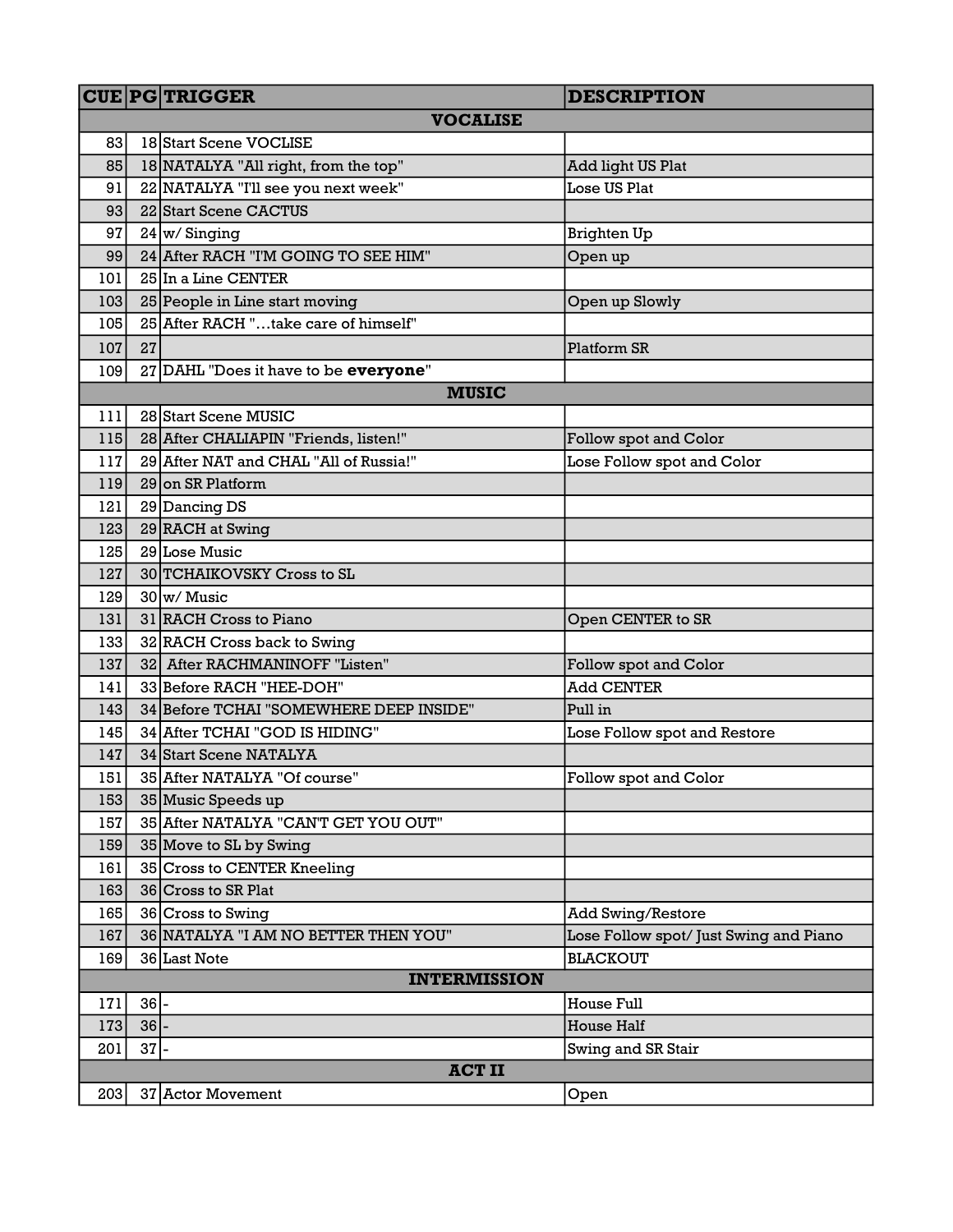|     |    | <b>CUE PG TRIGGER</b>                          | <b>DESCRIPTION</b>             |
|-----|----|------------------------------------------------|--------------------------------|
|     |    | <b>LOOP</b>                                    |                                |
| 205 |    | 37 Start Scene LOOP                            |                                |
| 207 |    | 37 RACH Cross to Piano                         |                                |
| 211 |    | 39 w/ Music                                    | Follow spot and Color          |
| 213 |    | 39 w/ Piano                                    | <b>Slow Color Effect</b>       |
| 215 |    | 39 After CHALIAPIN "JUST NOT CARE"             | <b>Change Effect</b>           |
| 217 |    | 39 Before CHALIAPIN last "SWIRLING LIKE"       | <b>Change Effect</b>           |
| 219 |    | 40 After CHALIAPIN "OCEAN AND STORM"           | <b>Change Effect</b>           |
| 221 |    | 40 Before CHALIAPIN "I GOT MY MIND ON"         | <b>Change Effect and Foots</b> |
| 223 |    | 40 Before CHALIAPIN "STARING AT THE MIRROR"    | Piano                          |
| 225 |    | 40 Before the first set of I AM ON A LOOP      | <b>Change Effect</b>           |
| 227 |    | 40 Before the second set of I AM ON A LOOP     | <b>Red and Foots</b>           |
| 231 |    | 41 Before CHALIAPIN "LOOP, LOOP, LOOP"         | Pull to CENTER                 |
| 233 |    | 41 Last LOOP                                   | Pull in                        |
|     |    | <b>NOT ALONE</b>                               |                                |
| 235 |    | 41 Start Scene NOT ALONE                       |                                |
| 237 |    | $42 \vert w \rangle$ Music                     |                                |
| 239 |    | 42 Before NATALYA "Look, I know you're trying" |                                |
| 241 |    | $43 \vert w /$ Singing                         |                                |
| 243 |    | 43 RACH and NATA "YOU ARE MY SAVING GRACE"     | Pull in                        |
| 245 |    | 43 Pull away and Cross out                     |                                |
| 247 |    | $44 \vert w$ Piano Key Change                  |                                |
| 249 |    | 44 RACH Cross to SL                            |                                |
| 251 |    | 44 After RACH "play the piano, you know?"      | Open CENTER and SR             |
| 253 |    | 45 After RACH "Just waiting for it --"         |                                |
| 255 |    | 46 After RACH "They do so much more-- They--"  | Open SR Slowly                 |
| 257 |    | $49 \vert w$ / Piano                           |                                |
| 259 |    | 49 Before TOLSTOY "Stop! Stop! Stop!"          | Restore                        |
|     |    | THE FIRST SYMPHONY                             |                                |
| 261 |    | 50 Start Scene THE FIRST SYMPHONY              |                                |
| 263 |    | 51 CHALIAPIN on Plat                           |                                |
| 265 | 51 | RACH standing on Trunk                         |                                |
| 269 |    | 52 CHAL and NATA Cross to SL                   |                                |
| 271 |    | 52 After RACH "A CRITIC WITH A SHARP PEN"      | Change                         |
| 275 |    | 53 After DAHL "What happened?"                 |                                |
| 277 |    | 54 NATALYA off Trunk                           |                                |
| 279 |    | 54 After RACH "The conductor"                  |                                |
| 281 |    | 55 RACH "A MIDNIGHT MARCH TO <b>HELL</b> "     |                                |
| 285 |    | 55 Before RACH "I left after a few minutes"    |                                |
| 287 |    | 55 After RACH "This is just what happens"      |                                |
| 289 |    | 56 After RACH" AND GLAZUNOV"                   |                                |
| 291 |    | 57 RACH Plays Piano                            |                                |
| 293 |    | 57 RACH Stands                                 |                                |
| 295 |    | $57 \vert w /$ Singing                         |                                |
| 297 |    | 57 Before DAHL "And that was three years ago"  |                                |